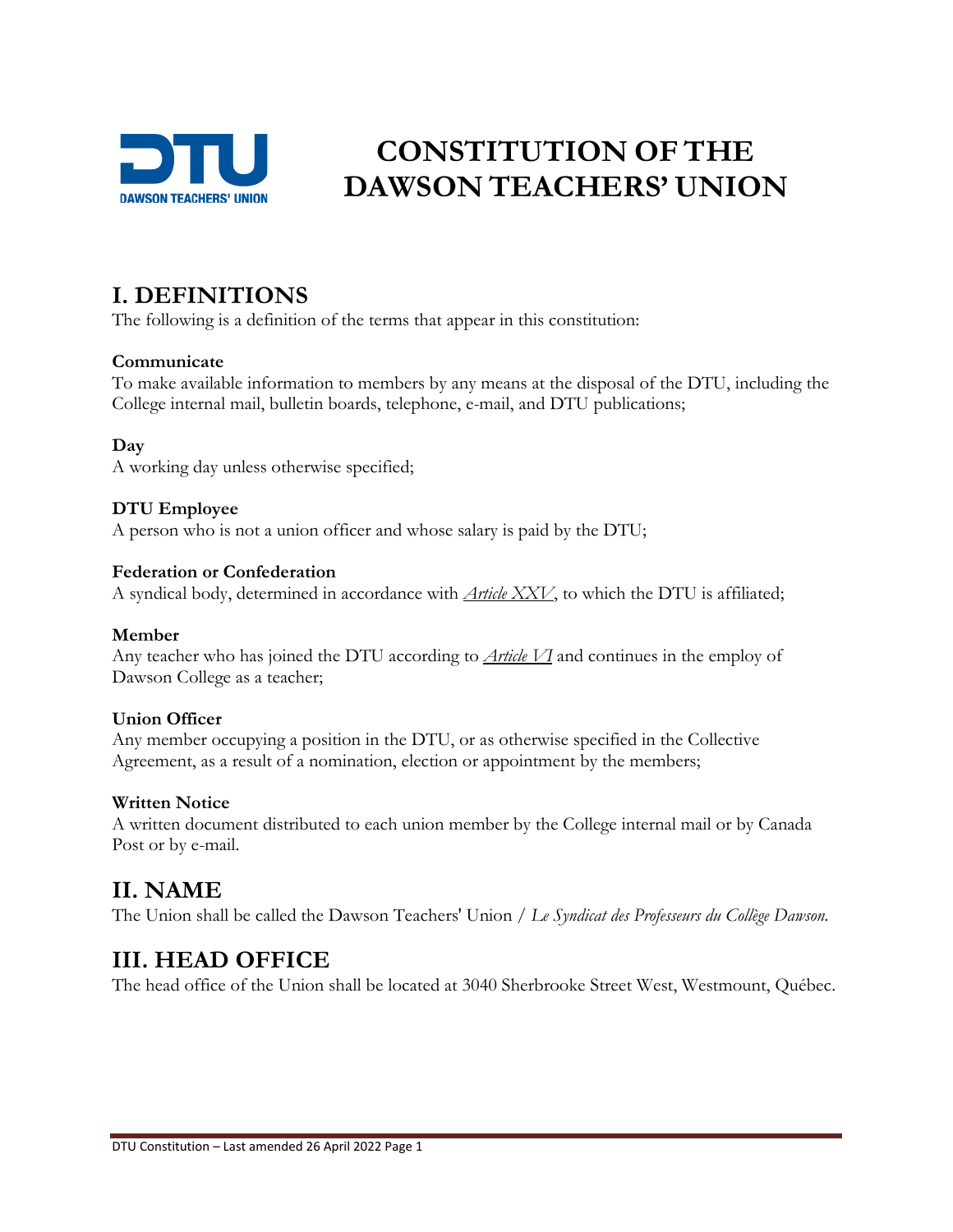# **IV. JURISDICTION**

The jurisdiction of the Union shall cover all teachers at Dawson College who are covered by the Collective Agreement.

# **V. OBJECTIVES**

The objectives of the Union shall be the advancement and protection of the professional and social welfare of its members, the promotion of research in the field of education, and the protection of its members' economic welfare by the securing of collective agreements.

# **VI. ELIGIBILITY FOR MEMBERSHIP**

- 1. All teachers employed by Dawson College to teach courses covered by the Collective Agreement are eligible for DTU membership.
- 2. To be a member of the Union, a person shall:
	- a. be employed by Dawson College;
	- b. sign the DTU membership application form;
	- c. abide by the statutes and conform to the by-laws of the Union;
	- d. abide by the decisions of the General Assembly of the Union.
- 3. A written notice shall be circulated at the beginning of each semester to inform eligible members of the mechanism for joining the DTU

#### **VII. FEES AND DUES**

The annual dues for an individual shall be 1.9% of that individual's gross income from Dawson College. Fees and dues can be established and modified only by a General Assembly as per *Article XVI, Clause 3c*.

## **VIII. EXECUTIVE OFFICERS**

The Executive Officers administer the Union and shall be the following five (5) members:

- a. the President
- b. the Internal Vice-President
- c. the External Vice-President
- d. the Secretary-Treasurer
- e. the Grievance Officer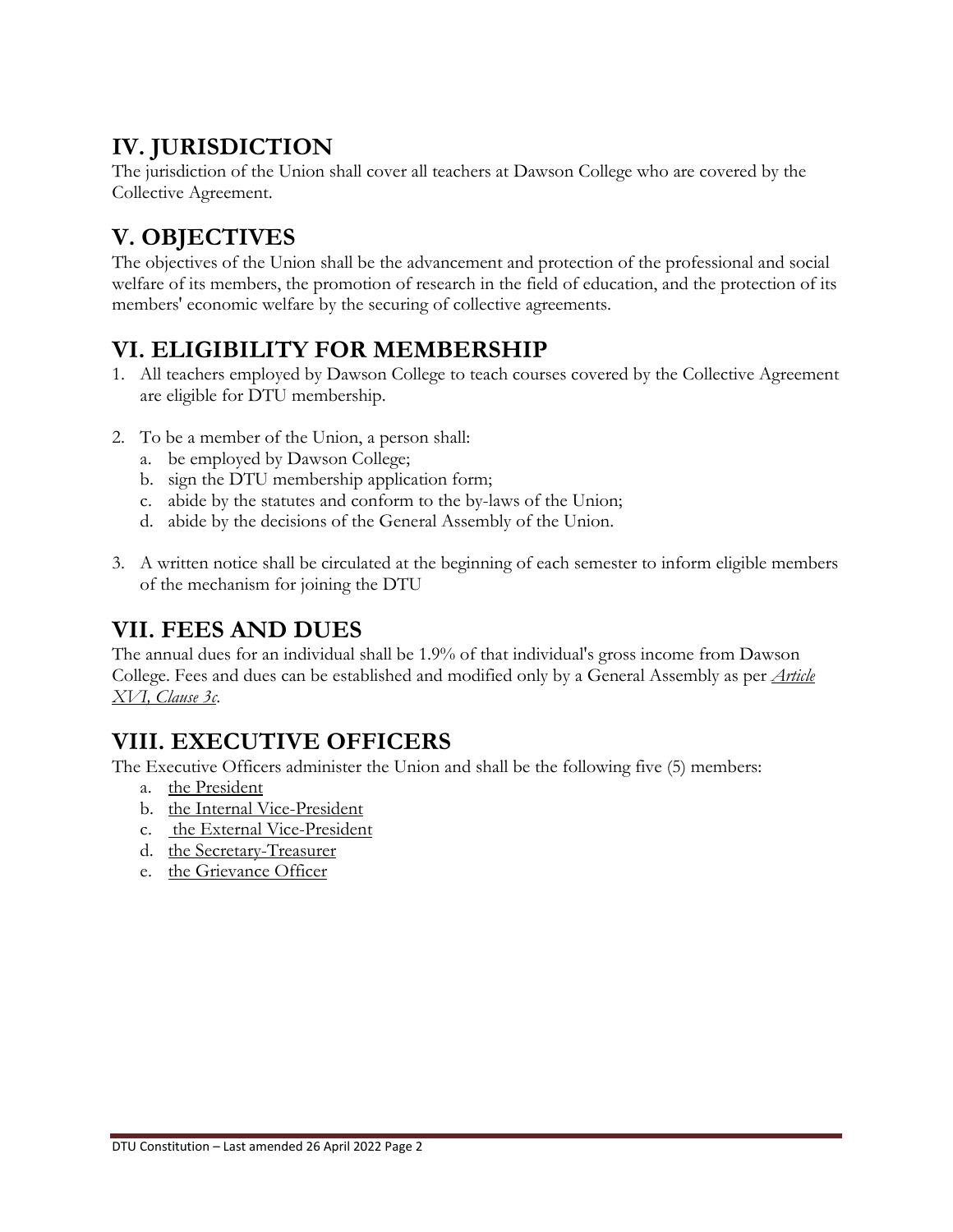# **IX. DUTIES OF THE EXECUTIVE OFFICERS**

- 1. The duties of the DTU Executive Officers are collective responsibilities and the Executive Officers have the collective responsibility of ensuring that they are fulfilled. Such responsibilities include the regular communication of news of Union activities and concerns to members. In the process, the Executive Officers may decide to transfer tasks between each other. The Executive Officers shall meet on a regular basis or whenever called by the President. They shall give their successors all the information and the materials relative to their position in the Union.
- 2. The President shall:
	- a. be the official Union representative and be responsible for the overall supervision and administration of the Union;
	- b. preside at all meetings of the Executive Officers;
	- c. represent the DTU at meetings of the FNEEQ *Regroupement des Cégeps* and other bodies of the FNEEQ and CSN;
	- d. preside at meetings of the General Assembly if the Internal Vice-President is absent;
	- e. sign all contracts, minutes, financial statements and agreements in the name of the Union and ensure that all measures contained therein are executed;
	- f. be an ex-officio member of all committees of the Union;
	- g. be a member of and coordinate the DTU delegation to the *Comité des Relations de Travail*/Labour Relations Committee (CRT);
	- h. supervise the activities of the Grievance Officer.
- 3. The Internal Vice-President shall:
	- a. assume the duties of the President in his or her absence, and become Acting President if the position of President is vacant;
	- b. preside at all meetings of the General Assembly and the Executive Council;
	- c. maintain relations with other syndical bodies within the College;
	- d. assist the President in CRT matters;
	- e. assume responsibility for all DTU activities relating to Professional Development, be an exofficio member of the Professional Development Fund Committee (PDFC) and coordinate the DTU representatives on the PDFC.
- 4. The External Vice-President shall:
	- a. with the President, maintain DTU relations with the FNEEQ, the CSN and all other parties outside the college and represent the DTU at these bodies as may be necessary;
	- b. be responsible for the communication of information generated by such meetings to the Executive Council and General Assembly;
	- c. replace the Internal Vice-President if this position becomes vacant.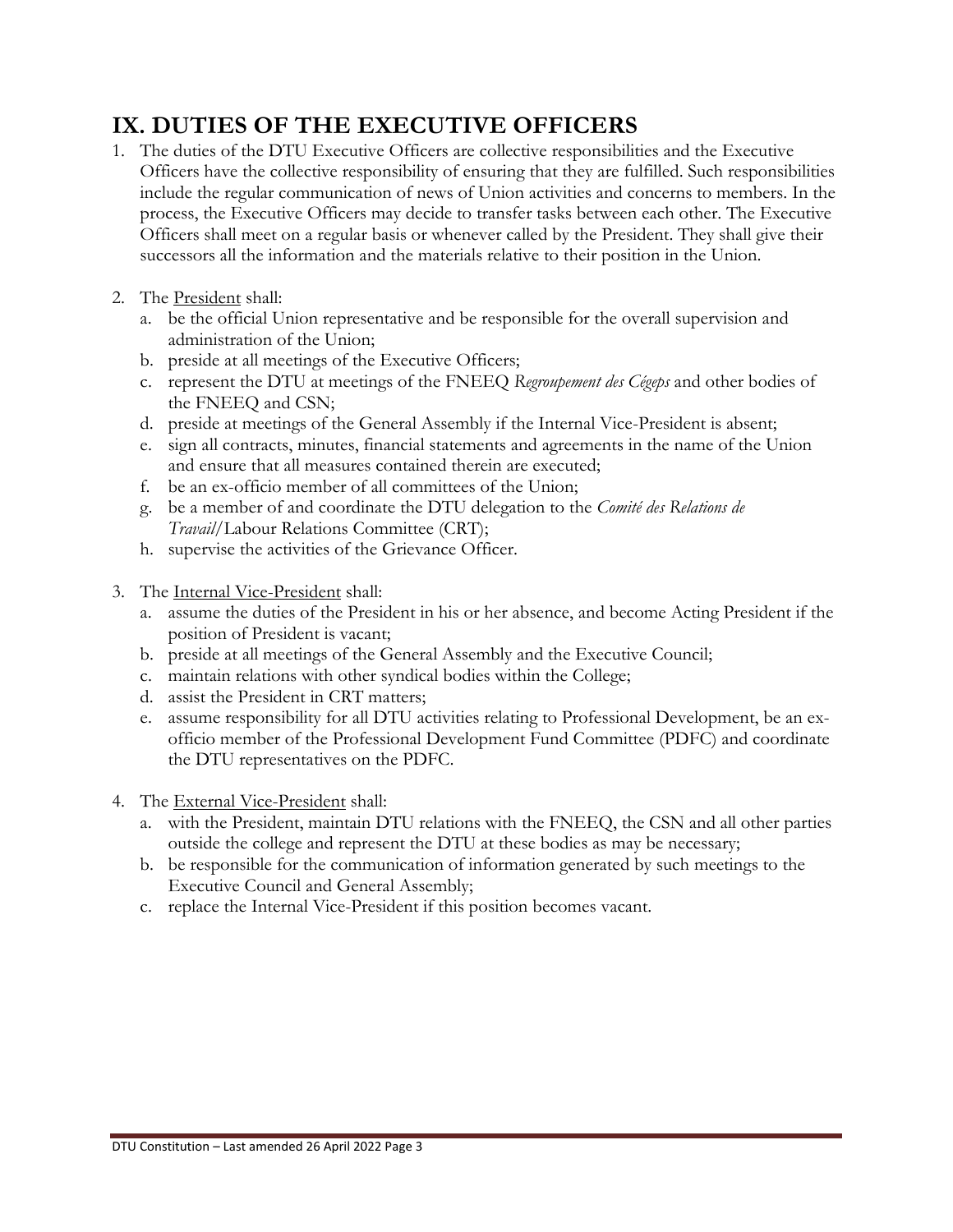- 5. The Secretary-Treasurer shall:
	- a. be responsible for taking minutes at meetings of the Executive Officers, Executive Council and General Assembly;
	- b. circulate the minutes of the meetings of the Executive Council and General Assembly to the members at least five (5) days prior to the date of subsequent meetings;
	- c. inform members, at least five (5) days prior to the date of any meeting of the Executive Council or General Assembly;
	- d. supervise the financial records of the DTU and be a non-voting member of the DTU Audit Committee:
	- e. in consultation with the other Executive Officers, prepare an annual budget to be approved by the General Assembly;
	- f. convene the Audit Committee when a review of financial records and/or selection of an external auditor is required;
	- g. coordinate with the Audit Committee to ensure timely production of the audit report;
	- h. present a summary of the budget by category to the Executive Council at least three times a year;
	- i. witness the signature of the President on all contracts and agreements in the name of the Union;
	- j. assume the role of office manager by ensuring the proper use of DTU resources, including the setting of priorities for tasks for DTU employees;
	- k. maintain an up-to-date list of DTU members, ensure that all new members pay their membership fee and circulate notices at the beginning of each semester informing new teachers of the mechanism for joining the DTU;
	- l. maintain an up-to-date compilation of DTU standing motions.
- 6. The Grievance Officer will:
	- a. act under the authority of the D.T.U. Executive Officers;
	- b. ensure that all grievances and requests for arbitration are filed on time and in a correct format;
	- c. ensure that a grievance ledger is maintained up to date;
	- d. ensure that grievance files are maintained up to date;
	- e. oversee the grievances waiting for arbitration in coordination with FNEEQ;
	- f. supervise investigations of grievances for arbitration;
	- g. supervise the defense of individual teacher's rights and coordinate this defense;
	- h. provide information to the Executive Council, the General Assembly and individual teachers regarding teachers' rights and any attacks on these rights.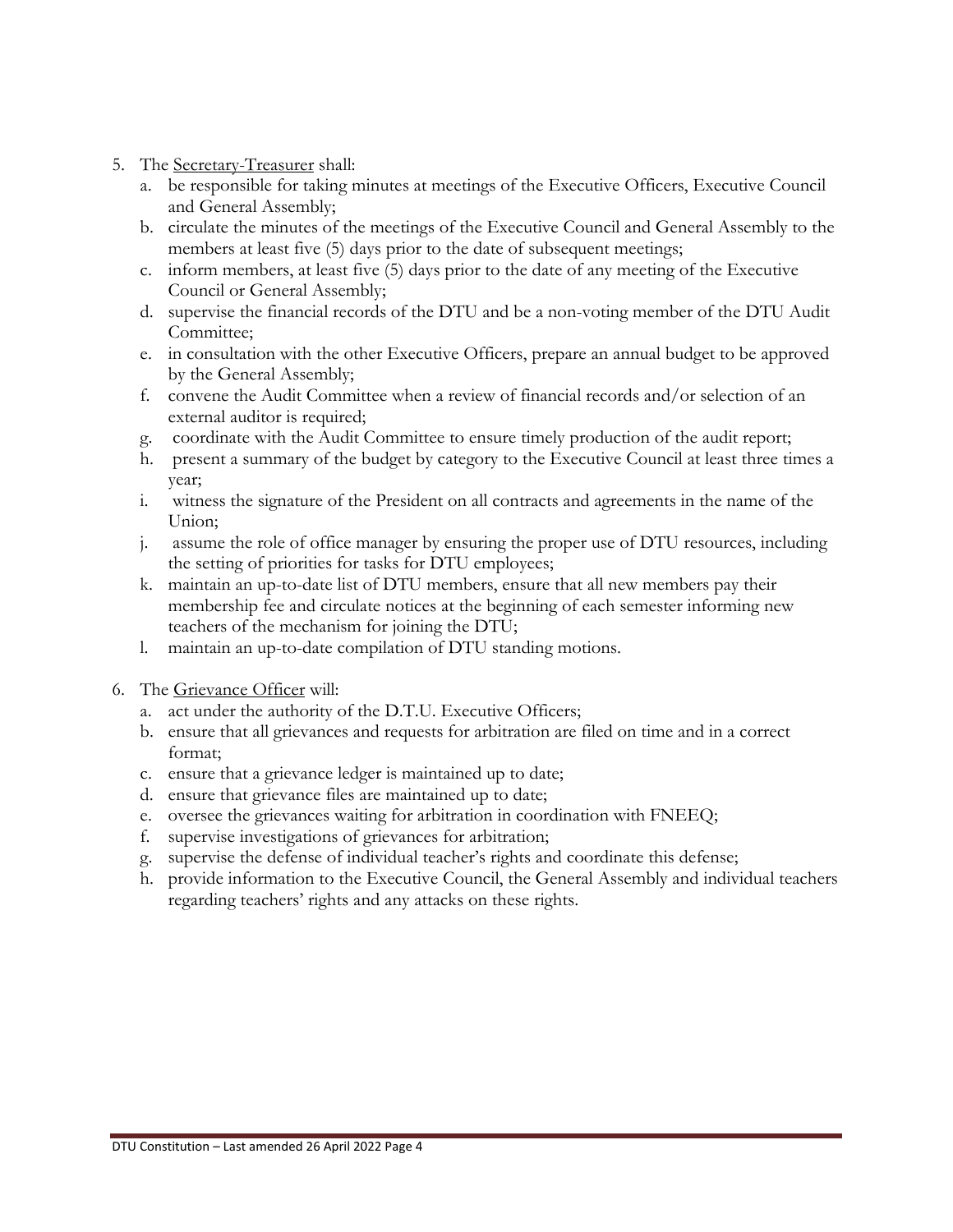- 7. The Executive Officers will divide the following responsibilities among themselves:
	- a. responsibility for all DTU activities related to health & safety;
	- b. representing the DTU at meetings of the CRT;
	- c. the defense of teachers including the filing of grievances and filing for arbitration;
	- d. the responsibilities of any officer who is unavailable;
	- e. membership on the board of Union-affiliated publications;
	- f. the coordination duties of the standing committees of the Executive Council when these seats are vacant;
	- g. the organization of DTU elections and the selection of a returning officer for DTU elections when no chief returning officer has been selected by the Executive Council or, if selected, is unable to supervise an election;
	- h. mobilization during a negotiation period;
	- i. information during a negotiation period;
	- j. the DTU representation at FNEEQ and CSN meetings and other external meetings.

# **X. EXECUTIVE COUNCIL**

The Executive Council formulates Union policies and shall be comprised of the five (5) Executive Officers of the Union, as well as twenty-two (22) Union members elected by their respective constituencies. These twenty-two (22) seats shall be distributed as follows:

- a. The coordinators of the following standing committees of the Executive Council:
	- i. The Retirement Committee
	- ii. The Social Activities Committee
	- iii. The Solidarity Committee
- b. The following:
	- i. The Non-Permanent Teachers' Representative
	- ii. The DTU delegate to the *Conseil Central de Montréal Métropolitain* (CCMM-CSN)
	- iii. The Continuing Education Teachers' Representative
	- iv. The Women's and Gender Minorities' Representative
- c. Representatives of the following constituencies:
	- i. Social Science & ALC (4 members)
		- Two (2) delegates from Social Science,
		- One (1) delegate from ALC
		- One (1) delegate from Social Science and ALC combined
	- ii. Careers sector (5 members)
		- One (1) delegate from the Engineering Technologies
		- One (1) delegate from the Medical Technologies
		- One (1) delegate from the Social & Business Technologies
		- One (1) delegate from the Arts Technologies
		- One (1) delegate from the whole Careers sector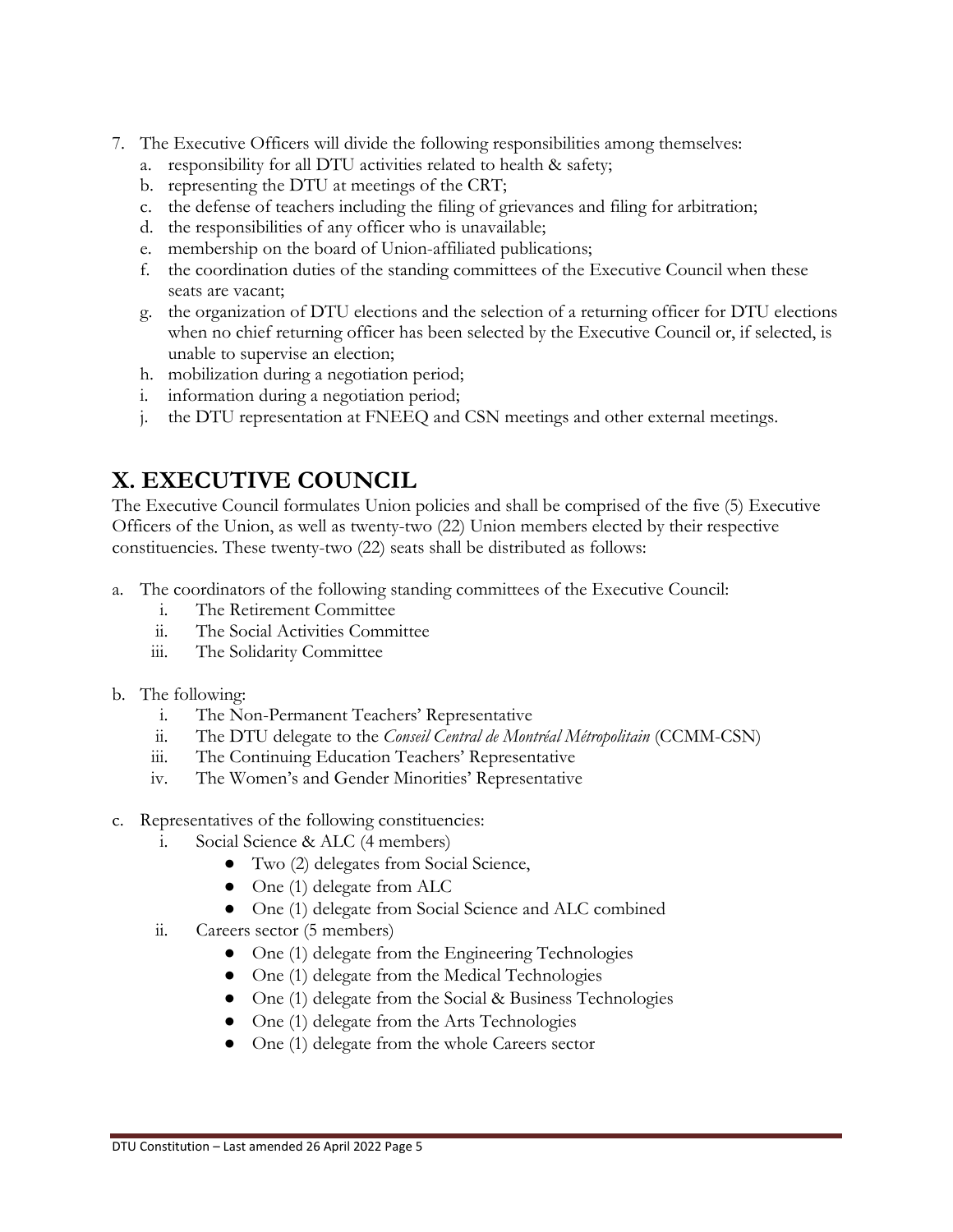- iii. Science Disciplines (2 members)
	- One (1) delegate from mathematics
	- One (1) delegate from non-mathematics
- iv. Core Disciplines (4 members)
	- one (1) member from each of the core disciplines (Physical Education, English, French, Humanities)

# **XI. RESPONSIBILITIES AND PROCEDURES OF MEETINGS OF THE EXECUTIVE COUNCIL**

- 1. The Executive Council shall be the supreme decision-making body of the Union between General Assemblies. Except for powers reserved for the General Assembly in *Article XVI, Clause 3*, the Executive Council can make decisions on all DTU matters, including the right to make donations of up to \$500 to a single organization.
- 2. The Executive Council shall also:
	- a. set the proposed agendas and dates of the meetings of the General Assembly;
	- b. form whatever committees are necessary to study, discuss, promote or implement the objectives of the Union;
	- c. receive and act on complaints from members;
	- d. appoint the Chief Returning Officer to administer DTU elections;
	- e. appoint teachers on all college committees which include teachers unless it decides to organize elections.
- 3. Members of the Executive Council have the responsibility:
	- a. to inform and explain decisions made by the Executive Council to the members they represent;
	- b. to defend the interests of the members they represent to the Executive Council;
	- c. to preserve the ability of the union to defend its members.
- 4. In the event of a disagreement between the Executive Council and the Executive Officers, the decision of the Executive Council shall prevail.
- 5. The proposed agenda for all meetings of the Executive Council shall be prepared by the Executive Officers and must be circulated to the members at least five (5) days prior to all meetings.
- 6. The Executive Council shall meet on a monthly basis and shall be presided over by the Internal Vice-President of the Union, or in the case of the Internal Vice-President's absence, by a chairperson determined by the Executive Council. Proposed minutes of Executive Council meetings shall be the responsibility of the Secretary-Treasurer and must be distributed to all Executive Council members at least five (5) days prior to the following meeting.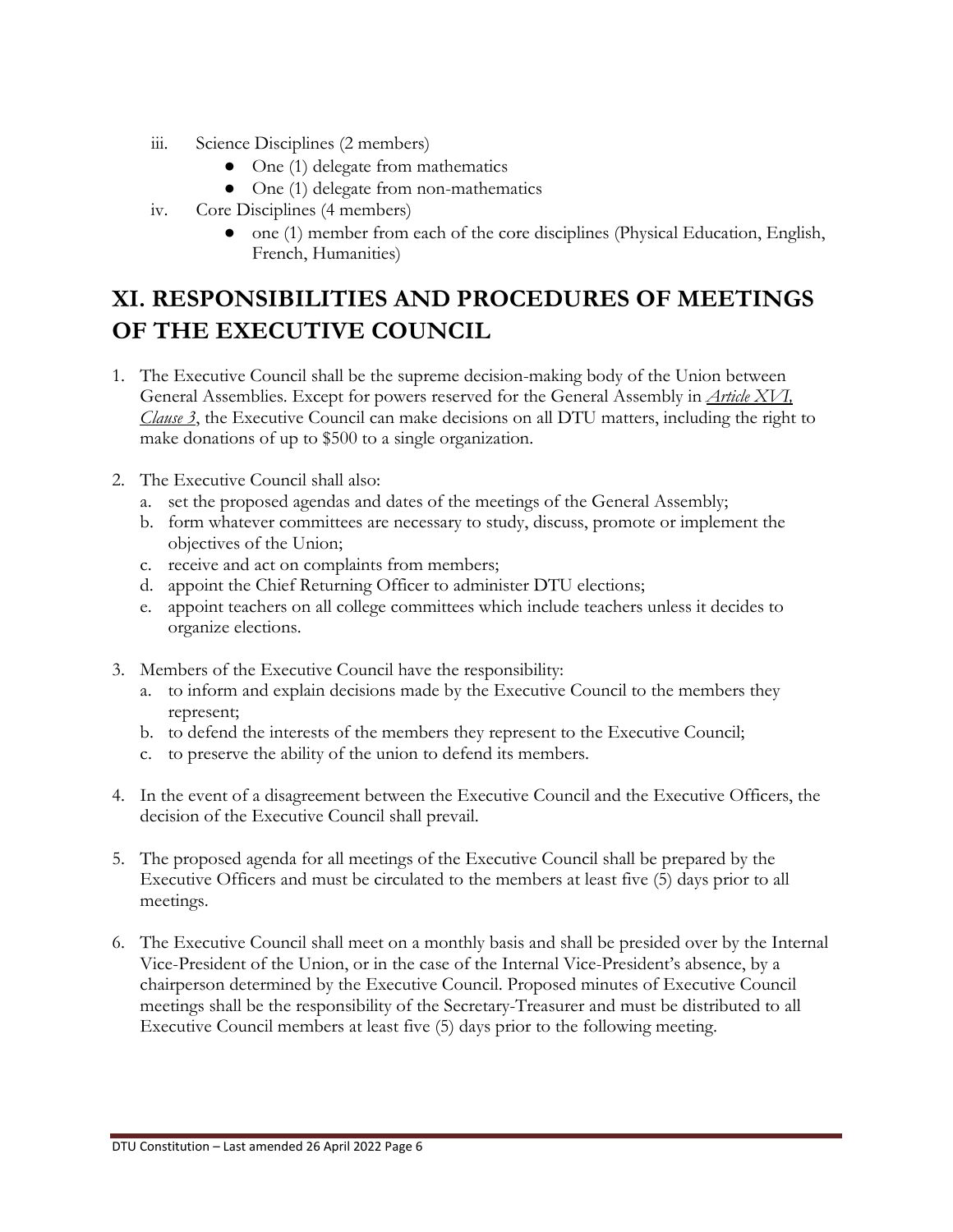- 7. A quorum for Executive Council meetings shall consist of fifty (50) per cent of the elected members of the Executive Council.
	- a. If a quorum is not achieved in the first forty-five (45) minutes, the meeting cannot be called to order and the members present at the next meeting automatically constitute a quorum.
	- b. If quorum is not achieved in the first forty-five (45) minutes, the Chair may still use this time to provide information to the members.
	- c. Motions passed while a meeting has quorum shall be valid even if the meeting subsequently loses quorum.
- 8. Special meetings of the Executive Council may be called by a majority of the Executive Officers or upon written request of a majority of the members of the Executive Council, excluding Executive Officers. The usual notice period is not required for special meetings.
- 9. Meetings of the Executive Council are open to all Union members who may exercise the right to speak but not the right to make motions or vote.
- 10. Any Union officer who has a conflict of interest (such as a direct or indirect interest in an enterprise, employment status, or remuneration) must abstain from voting and avoid influencing decisions relating to the matter in question.

### **XII. STANDING COMMITTEES NOT REPRESENTED ON THE EXECUTIVE COUNCIL**

- 1. The following committees do not have a vote on the Executive Council:
	- a. The Audit Committee shall
		- i. consist of at least three (3) members responsible for reviewing the financial records of the DTU, including its expenditures and receipts, and for recommending the selection of an external auditor if the Executive Council decides to use the services of an auditor;
		- ii. carry out any further duties specified by Union policies;
		- iii. be responsible to the Executive Council and General Assembly of the DTU;
		- iv. be elected by the members in a union-wide vote;
		- v. report to the members at least once a year.
	- b. The Comité des Relations du Travail (CRT) shall:
		- i. consist of the Grievance Officer, two members elected by a union-wide vote and at least two members to be chosen from the Executive Officers;
		- ii. be responsible to the Executive Council and General Assembly of the DTU.

When there is a need, the Executive Officers can appoint temporary members to accompany the regular teacher members of the CRT.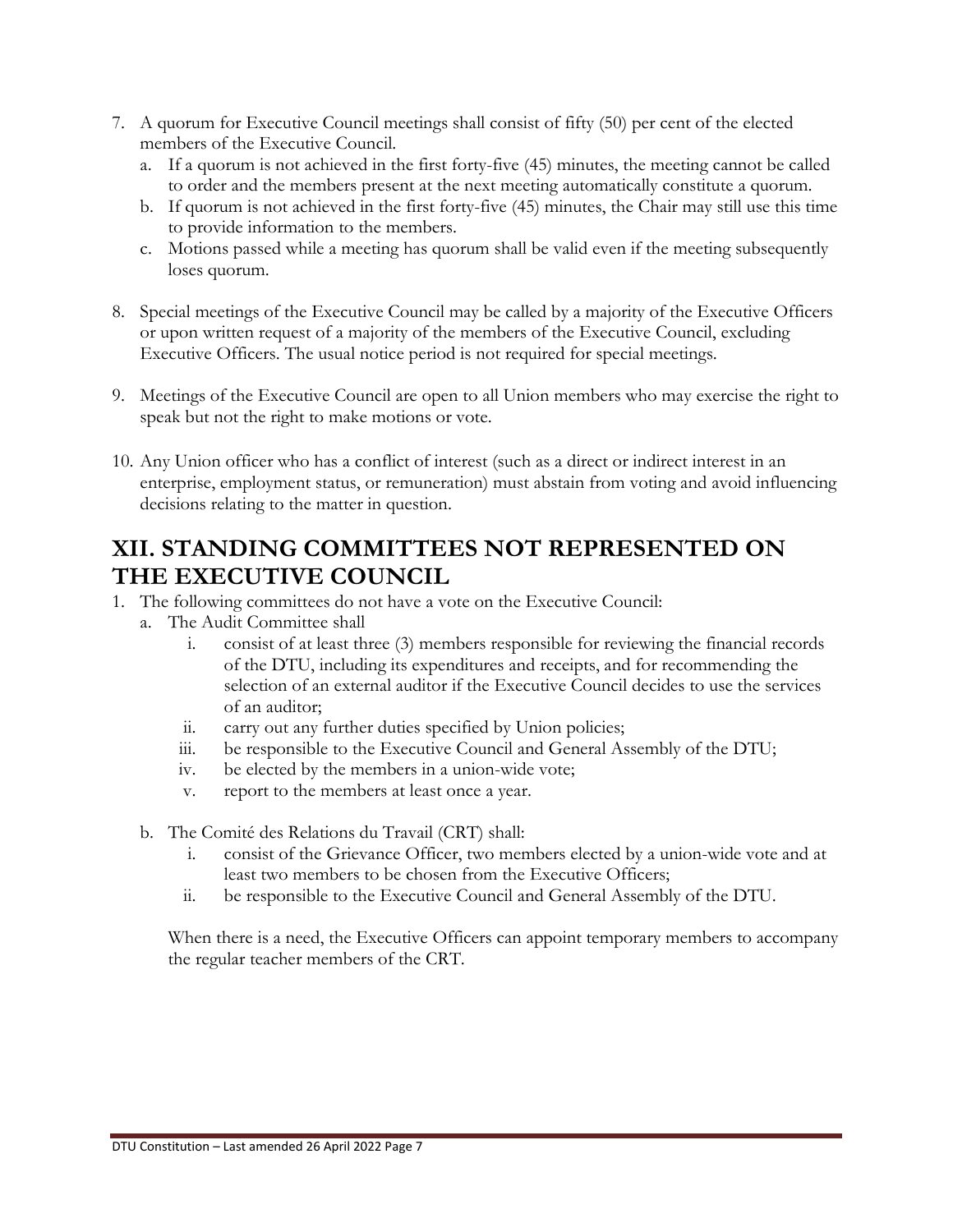- c. The Professional Development Fund Committee (PDFC) shall:
	- i. consist of an Executive Officer of the DTU plus two other teachers elected by a union-wide vote;
	- ii. allow its records to be reviewed by the Executive Council and the Executive Officers;
	- iii. be responsible to the Executive Council and General Assembly of the DTU;
	- iv. report at least twice per year to the Executive council.
- d. The Local Advisory Committee on Equal Access to Employment shall:
	- i. consist of an Executive Officer of the DTU plus one other teacher elected by a union-wide vote to a three-year mandate;
	- ii. be responsible to the Executive Council and General Assembly of the DTU;
	- iii. report at least once per year to the Executive Council.
- 2. The Executive Council may create or disband other Standing Committees, as it deems necessary.

## **XIII. DTU REPRESENTATIVES ON ADMINISTRATIVE BODIES OF THE COLLEGE**

- 1. According to the Collective Agreement, the DTU has the right to appoint all teachers on all college committees which include teachers. The Executive Council shall decide whether to elect or nominate members to fill these positions.
- 2. When the DTU is called upon to carry out elections for teacher representatives on the Dawson College *Conseil d'Administration* / Board of Governors or *Commission des Études* / Senate, it shall carry them out in the same manner as it would for any elected position involving its members. However, the terms of office shall be determined by the General Assembly.

## **XIV. ELECTION OF UNION OFFICERS AND FACULTY REPRESENTATIVES, AND THEIR TERMS OF OFFICE**

- 1. All Executive Officers,, members of the Executive Council and its standing committees, and DTU representatives on College administrative bodies and their standing committees shall be elected by the members annually between April 15 and May 7.
- 2. The voting shall be by secret ballot.
- 3. All elected members shall assume office on June 1.
- 4. Any member is eligible for a position as a Union Officer.
- 5. A member may be put into nomination for a Union position only if a nomination form has been duly filled out, signed by five (5) members in the candidate's constituency, signed by the candidate, and received by the Chief Returning Officer or his or her representative before the deadline for the end of the nomination period.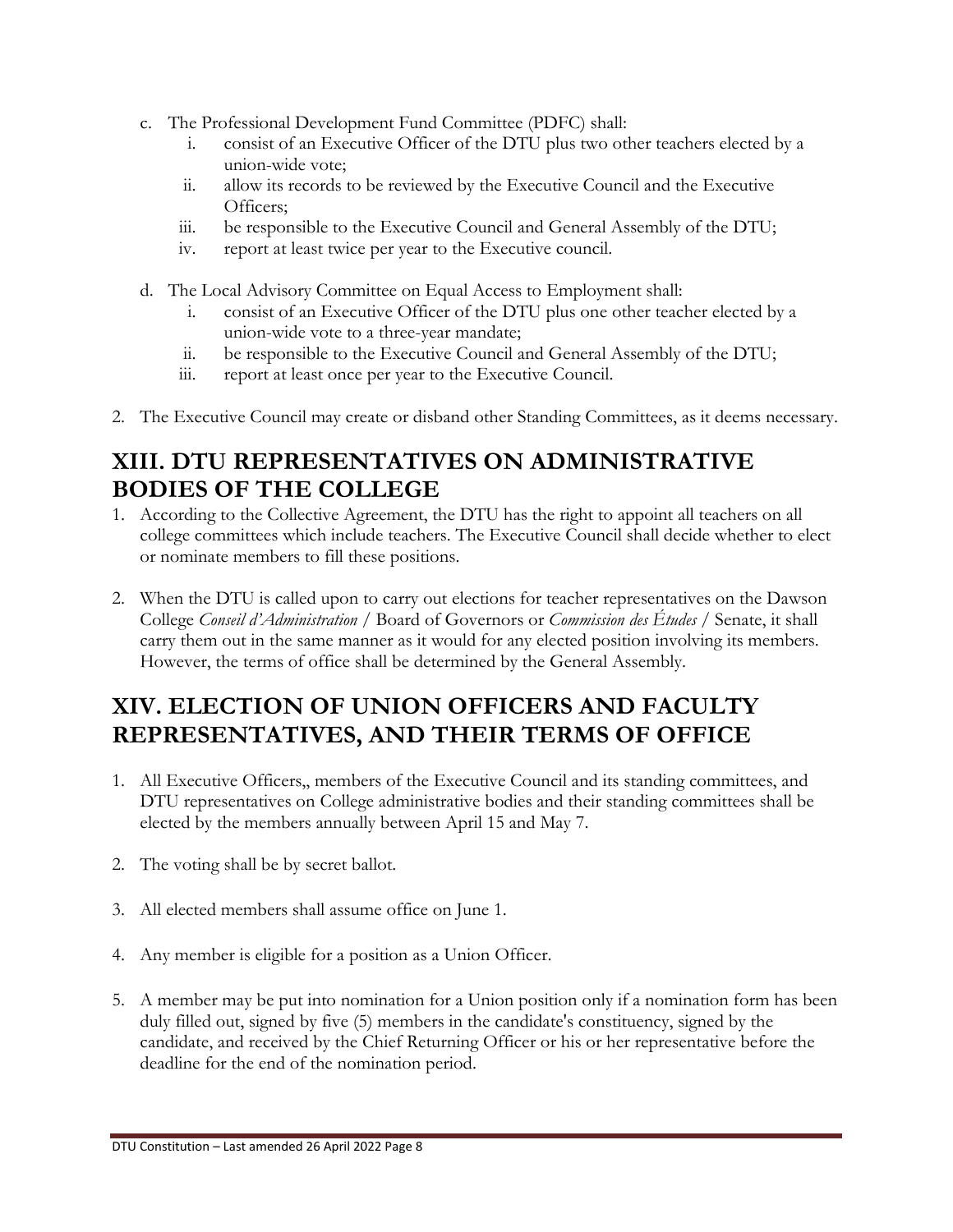- 6. Two DTU members may pose their candidacy for a single DTU Executive Council position on the basis that one will occupy it from June 1 to December 31 and the other from January 1 to May 31. Voters will only have the option of rejecting or accepting the pair as a unit.
- 7. The following seats are elected by a DTU wide vote:
	- a. the Executive Officers;
	- b. the Social Activities Committee coordinator;
	- c. the Retirement Committee Coordinator;
	- d. the Solidarity Committee Coordinator;
	- e. the DTU delegate to the *Conseil Central de Montréal Métropolitain*(CCMM-CSN);
	- f. the faculty representatives on the Board of Governors.
- 8. Constituencies are defined as follows for purposes of election:
	- a. the constituency for the Women's and Gender Minorities' Representative is all teachers who self-identify as women or who do not self-identify with their sex assigned at birth;
	- b. the constituency for the Non-Permanent Teachers Representative is all non-permanent teachers including continuing education teachers;
	- c. the constituency for the Continuing Education Teachers' Representative is all those members teaching in continuing education;
	- d. the constituencies for faculty representatives on Senate are indicated in "Bylaw Number 6 Concerning The Senate (Commission des Études)".
- 9. All candidates for elected positions based on a DTU- wide vote (as opposed to a constituency vote) are required, as a condition for their candidacy, to:
	- a. produce a position paper on their objectives in seeking Union office, which will be circulated to the DTU members prior to the election;
	- b. attend a meeting of the General Assembly, prior to the election, and to present and publicly defend this position paper.

If the candidate does not meet condition (a.) the candidate's name is to be struck from the ballot. If the candidate does not meet condition (b.) the candidate's name is to be struck from the ballot unless the candidate is prevented from being present at the General Assembly by extenuating circumstances acceptable to the General Assembly.

- 10. All candidates for elected positions based on a DTU-wide vote (as opposed to a constituency vote) must receive, for an election to be valid, a minimum of fifty (50) affirmative votes. In the event of a single candidacy, a ballot must be circulated to the members giving them the opportunity to accept or reject the candidate. In this case, the single candidate must also receive at least fifty (50) affirmative votes for the election to be valid.
- 11. The Chief Returning Officer will vote to break any ties, but will not vote otherwise.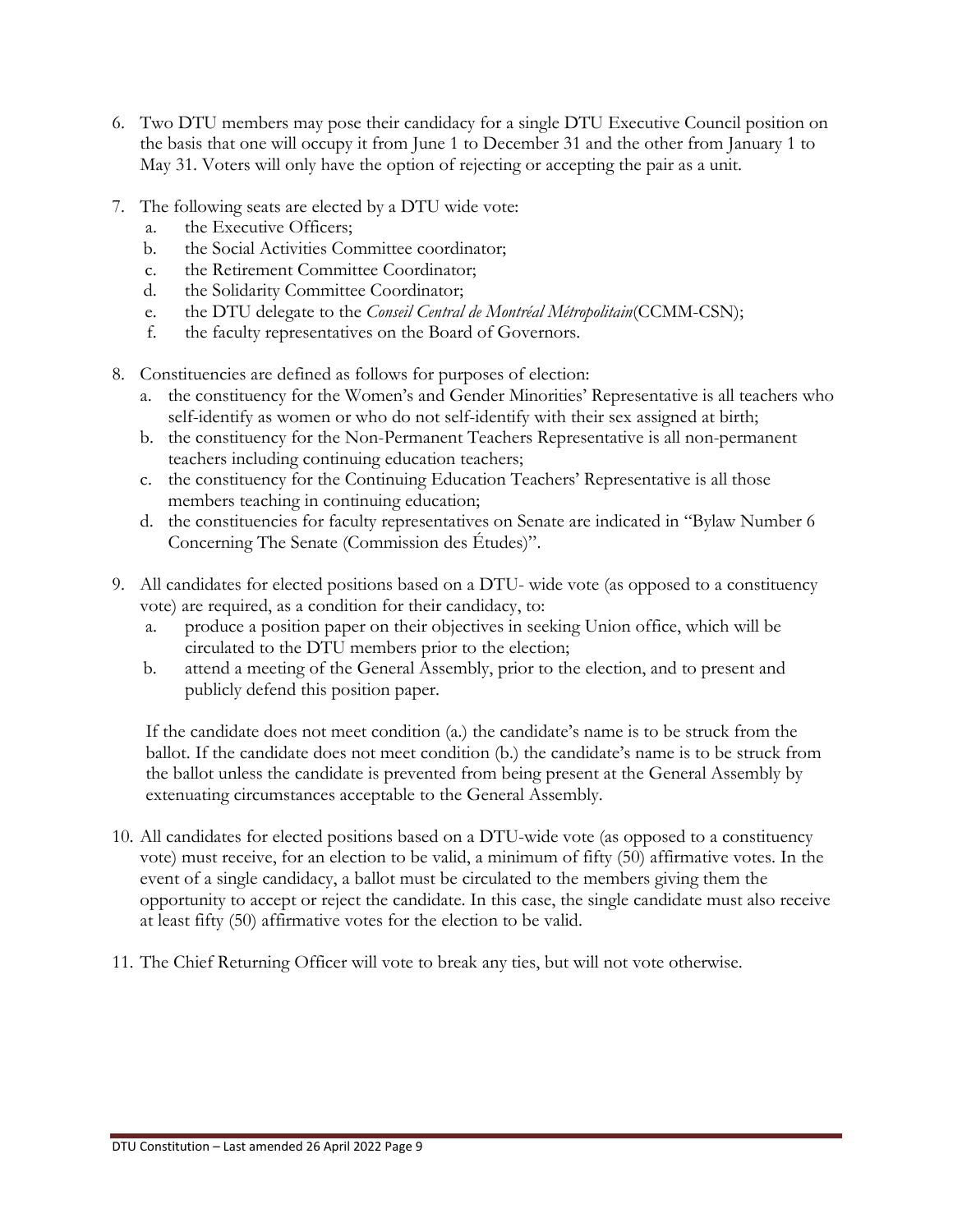### **XV. REMUNERATION**

- 1. Elected Union Officers do not receive any remuneration other than release time, as well as travel and other expenses incurred in carrying out Union duties.
- 2. In the event that a Union officer's release time equivalent is paid in full or in part by the DTU, the officer will be paid in a manner resembling as closely as possible the remuneration he or she would have received for an equivalent teaching load measured in F.T.E. (full time equivalency).

# **XVI. GENERAL ASSEMBLY**

- 1. The General Assembly is the supreme decision-making and policy-making body of the Union and is composed of all members of the Union.
- 2. A General Assembly shall be called by the Executive Council at least once a semester. In addition, the Executive Council may convene the General Assembly whenever it decides that an issue merits such consideration.
- 3. A General Assembly must be called by the Executive Council to deal with matters exclusively reserved for General Assembly consideration. These include:
	- a. work stoppages of any kind;
	- b. constitutional amendments;
	- c. fees and dues for DTU membership;
	- d. the size and distribution of seats of the Executive Council;
	- e. the recall of Executive Officers;
	- f. the number of Executive Officers;
	- g. the adoption of an annual budget;
	- h. donations of over \$250;
	- i. changes to the policy regarding release time for Executive Officers;
	- j. the expulsion and re-admission of members;
	- k. the terms of office of the DTU representatives on the *Conseil d'administration* / Board of Governors and the *Commission des études* / Senate.
- 4. The Executive Council sets the date and agenda for all meetings of the General Assembly. Members shall be given a written notice at least five (5) days prior to the holding of a General Assembly. Minutes of General Assembly meetings shall be the responsibility of the Secretary-Treasurer, who must also distribute these to all members at least five (5) days prior to the following meeting.
- 5. An emergency General Assembly can be called by the Executive Council or the Executive Officers with twenty-four (24) hours' notice, provided all reasonable efforts have been made to communicate the time and location of the meeting to the members. The requirement for prior distribution of minutes is waived.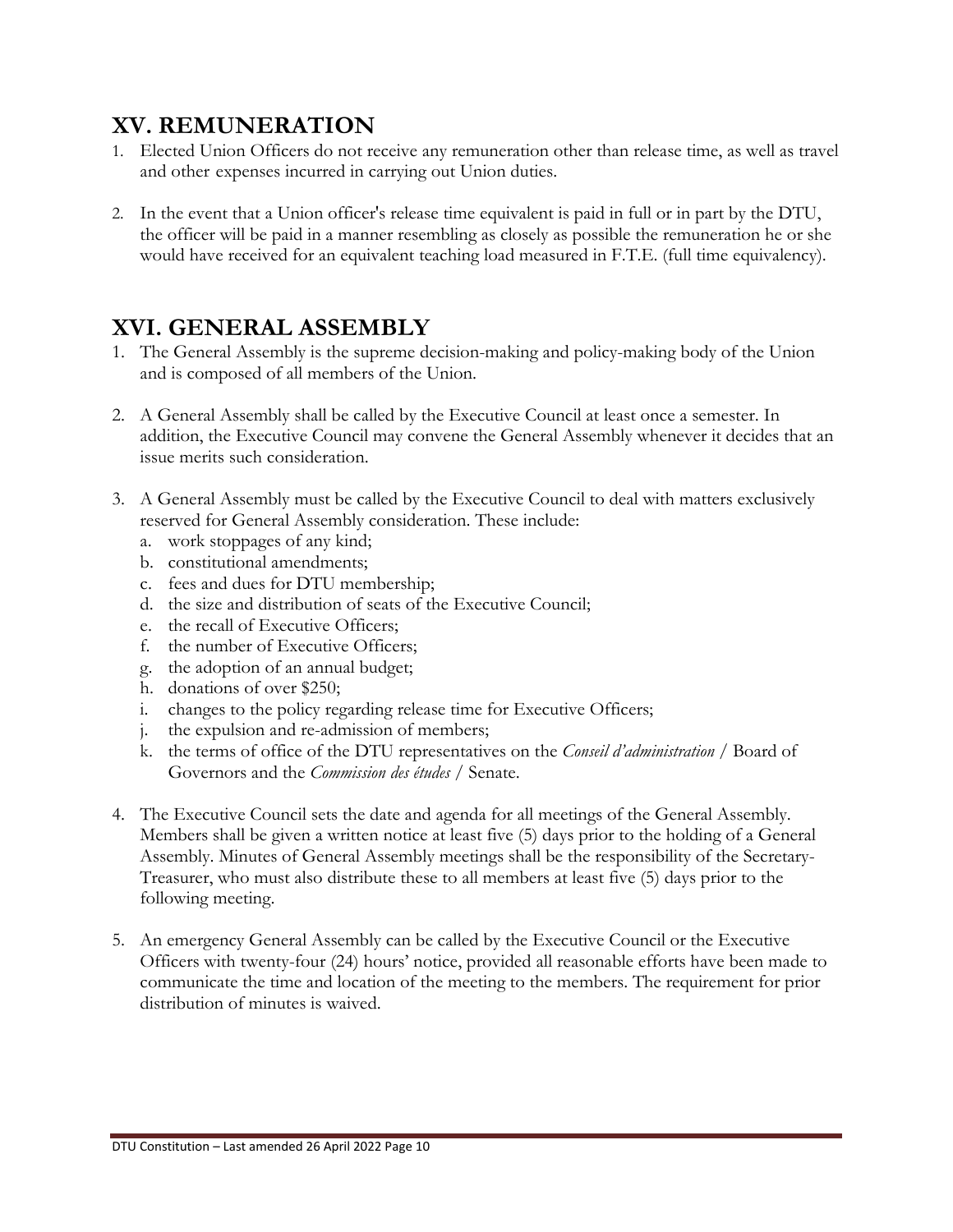- 6. A special General Assembly of the Union shall be called at any time during the academic year when a petition signed by at least twenty-five (25) members is submitted to the Executive Council. The Executive Council shall call such a meeting not later than five (5) days after receiving such a petition.
- 7. Thirty (30) members shall constitute a quorum for all meetings of the General Assembly.
	- a. If quorum is not achieved in the first forty-five (45) minutes, the meeting cannot be called to order and the same agenda shall be presented for consideration at the next Executive Council meeting.
	- b. If quorum is not achieved in the first forty-five (45) minutes, the Chair may still use this time to provide information to the members.
	- c. Motions passed while a meeting has quorum shall be valid even if the meeting subsequently loses quorum.
- 8. All members of the Union may speak, make motions and vote at a General Assembly.
- 9. Decisions taken at a meeting of the General Assembly require a simple majority vote and are binding on all members.
- 10. Any Union officer who has a conflict of interest (such as a direct or indirect interest in an enterprise, employment status, remuneration) must abstain from voting and avoid influencing decisions relating to the matter in question.

### **XVII. RULES OF ORDER**

All meetings of the Union's Executive Officers, Executive Council, General Assembly, Constituency Assembly, and all committees shall be conducted in accordance with accepted parliamentary procedure as specified by *Robert's Rules of Order*.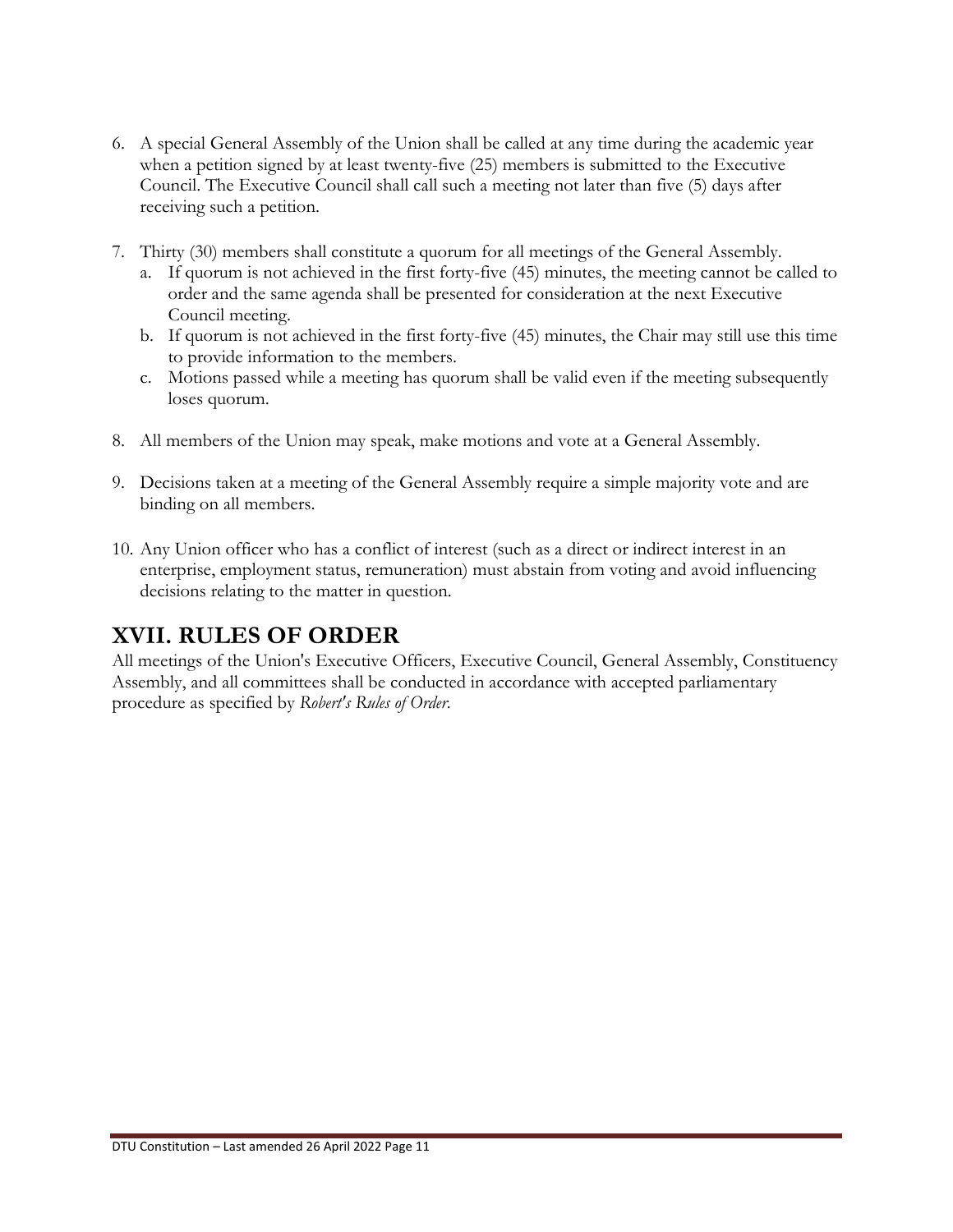# **XVIII. REMOVAL OF EXECUTIVE OFFICERS**

- 1. The grounds for recall of an Executive Officer include, but are not limited to, misappropriation of funds and failure to carry out the mandate of his or her office.
- 2. To initiate the procedure for recall of an Executive Officer, a petition outlining the grounds for recall and signed by at least fifty (50) DTU members must be submitted to a meeting of the Executive Council.
- 3. The petition of recall must be circulated to all members at least five (5) days before the abovementioned meeting.
- 4. The motion of recall is then to be placed on the agenda of a meeting of the General Assembly and must be dealt with at this meeting. This meeting of the General Assembly must be called to take place within fifteen (15) days following the Executive Council meeting at which the petition was submitted.
- 5. A two-thirds (2/3) majority vote in favour of recall at a General Assembly is necessary for the recall motion to pass. In addition, the two-thirds (2/3) majority must total at least fifty (50) votes for the motion to pass.
- 6. If a quorum is not achieved at a General Assembly convened to vote on the recall of an Executive Officer, then the Executive Council must meet within the next five (5) days to vote on the recall. A two-thirds (2/3) majority vote of the Executive Council is necessary for the recall motion to pass.

When a recall motion passes, the member is immediately removed from office. Elections will then be organized by the Executive Council to fill the vacant post.

# **XIX. REMOVAL OF MEMBERS OF THE EXECUTIVE COUNCIL**

- 1. The grounds for recall of an Executive Council member include, but are not limited to, misappropriation of funds and failure to carry out the mandate of his or her office.
- 2. To initiate the procedure for recall of a member of the Executive Council (other than an Executive Officer), a petition outlining the grounds for recall, and signed by at least twenty (20) per cent of the Executive Council member's constituency, must be submitted to a meeting of the Executive Council. The petition must be circulated among the member's constituents at least five (5) days before this meeting.
- 3. The Executive Council will then appoint a committee to organize and oversee a recall vote. The vote is to be held within fifteen (15) days of receipt of the petition by the Executive Council. A simple majority of the voting constituents is needed for recall.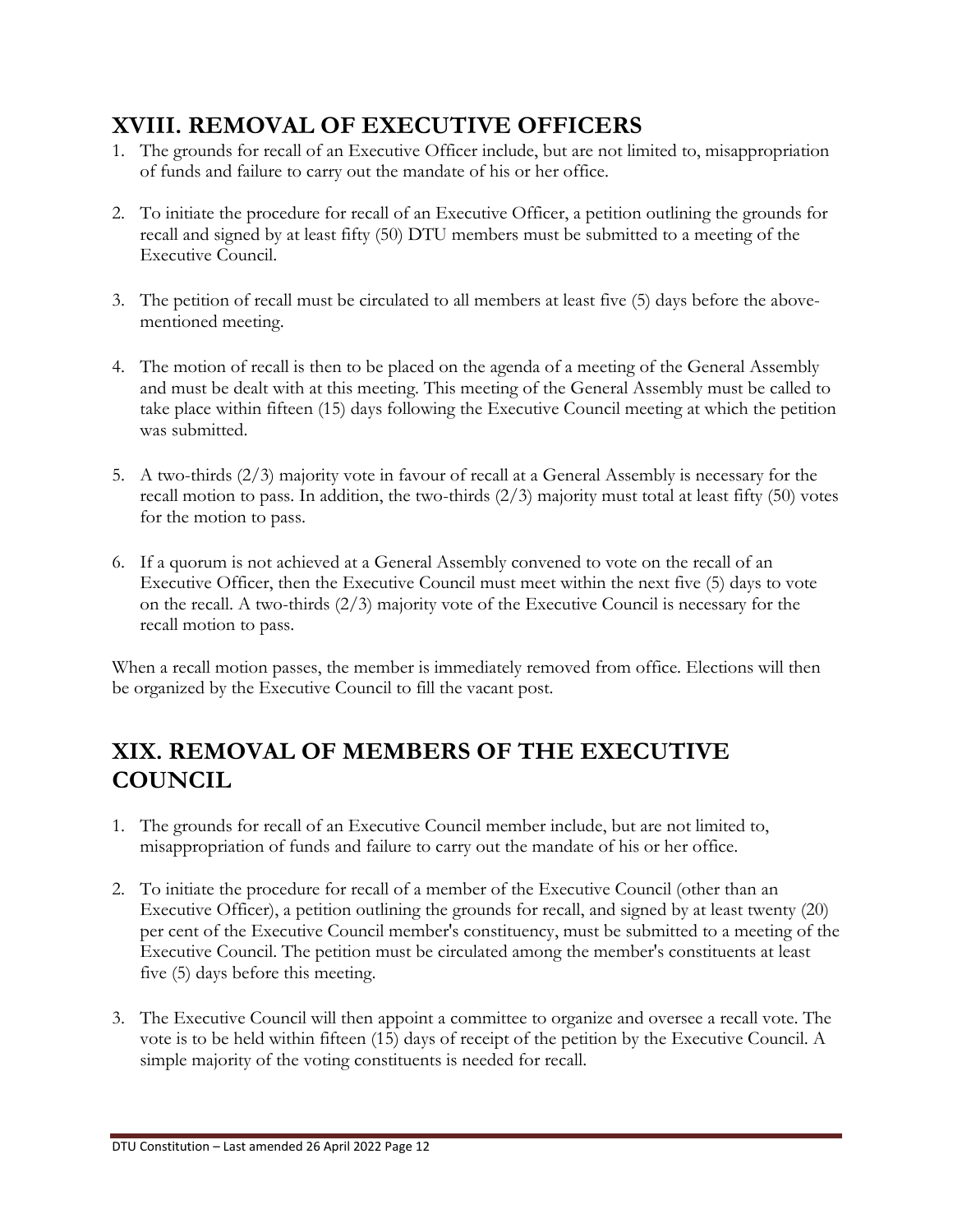- 4. If the recall vote passes, the member is immediately removed from office. Elections will then be organized by the Executive Council to fill the vacant post.
- 5. In the event of excessive absence by one of its members (not including Executive Officers), the Executive Council is empowered by a two-thirds  $(2/3)$  majority vote to declare the seat vacant and to appoint a temporary replacement from among the members of that constituency. Barring exceptional circumstances, excessive absence shall be defined as absence from three (3) consecutive meetings.
- 6. Such a decision, and the reasons motivating it, must be communicated in writing to all members within the constituency affected. Within two (2) months following the declaration of a vacancy, an election must be conducted for a permanent replacement.

# **XX. RESIGNATIONS, WITHDRAWALS AND SANCTIONS**

- 1. Resignations from all elected positions and committees covered by this Constitution shall be submitted to the Executive Council in writing.
- 2. The Executive Council shall replace the resigning member within two (2) months in a manner corresponding to the original procedure of selection.
- 3. A member may withdraw from the Union at any time by writing to the Executive Council.
- 4. A member who engages in actions seriously detrimental to the DTU (such as crossing a DTU picket line during strike action) can be suspended or expelled from the Union by a simple majority decision of the Executive Council.
- 5. The suspended or expelled member has the right of one (1) appeal to the DTU General Assembly, where a majority vote is required to sustain the Executive Council's decision of suspension or expulsion.
- 6. A suspended or expelled member is readmitted under conditions determined by the Executive Council or the General Assembly.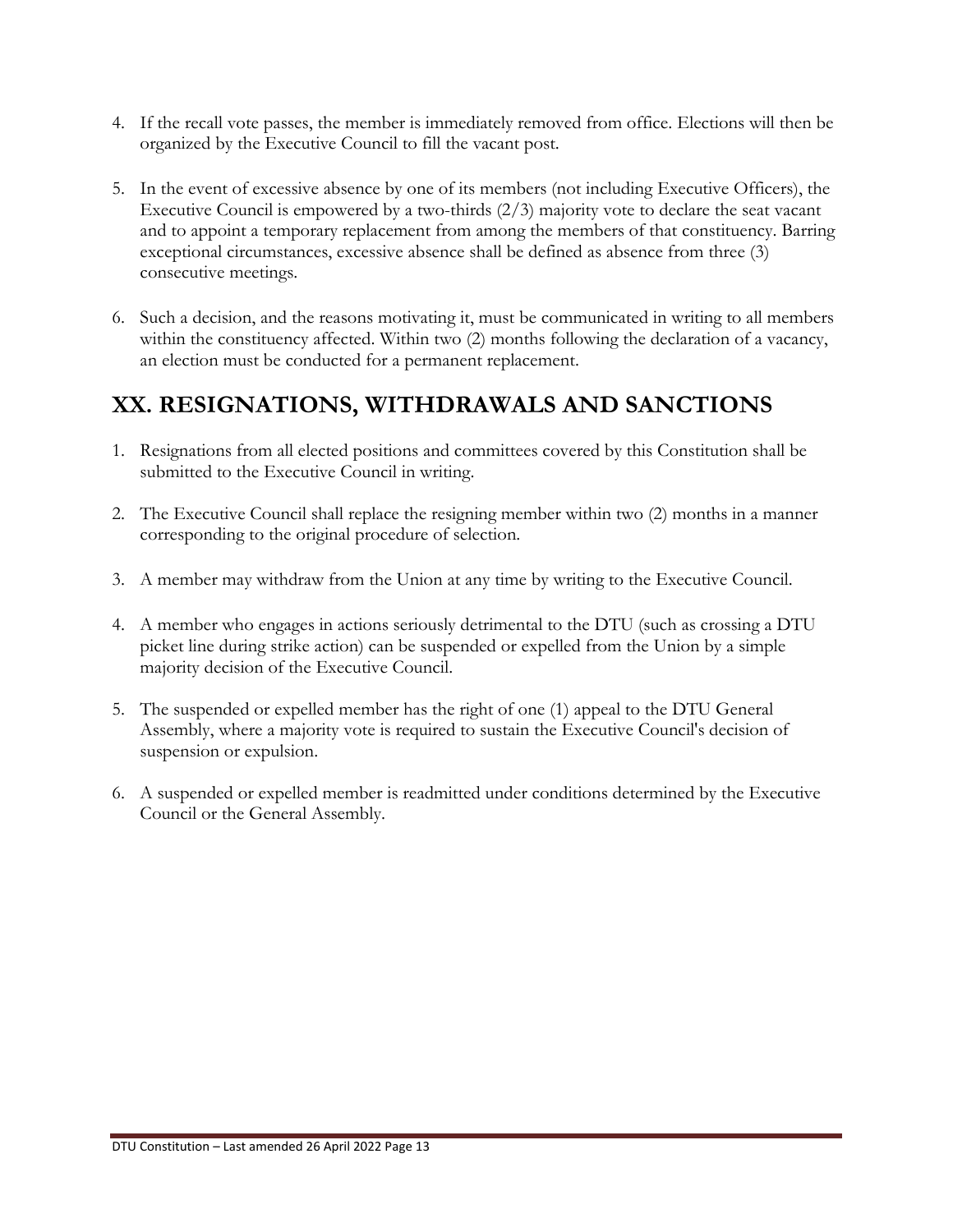## **XXI. RECALL OF FACULTY REPRESENTATIVES ELECTED TO OTHER BODIES**

- 1. The grounds for recall of an elected faculty representative on a College body other than the Union (e.g., Senate or Board of Governors) include, but are not limited to, the failure to carry out the mandate of their office.
- 2. The following is the procedure for the recall of a faculty representative elected through a constituency vote (e.g., a faculty representative on Senate/Commission des Études) in accordance with section XV.:
	- a. A petition outlining the reasons for the recall and signed by at least fifteen (15) percent of the faculty representative's constituency or fifty (50) members of that constituency, whichever is less, must be submitted to the DTU Executive. If the faculty representative is also a member of the DTU Executive, the petition may be presented at a meeting of the Executive Council instead. In this case, "DTU Executive" in paragraphs (b) and (c) below are replaced with "DTU Executive Council".
	- b. The DTU Executive notifies the faculty representative named in the petition of its receipt within five (5) days.
	- c. The DTU Executive verifies whether the petition fulfills the minimum number of signatures as indicated in (a) above. If so, the DTU Executive notifies all members of the representative's constituency and convenes them to a meeting (hereafter, the meeting of the Constituency Assembly) within fifteen (15) days.
	- d. The Constituency Assembly is only open to members of the constituency, and its meetings are presided by the Internal Vice President of the DTU. If the representative named in the petition is also a member of the DTU Executive, or if the Internal Vice President is a member of the constituency, the DTU Executive Council appoints the president of the Constituency Assembly. Voting rights at any meeting of the Constituency Assembly belong exclusively to the members of the constituency who are present at that meeting.
	- e. The Constituency Assembly hears the complainants and the representative named in the petition. The recall vote is then conducted by secret ballot and must be completed before the meeting of the Constituency Assembly is adjourned. No further meetings of the Constituency Assembly may be convened to address this petition.
	- f. An affirmative recall vote requires a two-thirds  $(2/3)$  majority of voting members of the Constituency Assembly. In addition, this two-thirds (2/3) majority must total at least 50 votes or 30% of the constituency, whichever is less.
	- g. In the event of an affirmative recall vote, the representative named in the petition is immediately removed from office, and the election of a new faculty representative is initiated at the next meeting of the DTU Executive Council.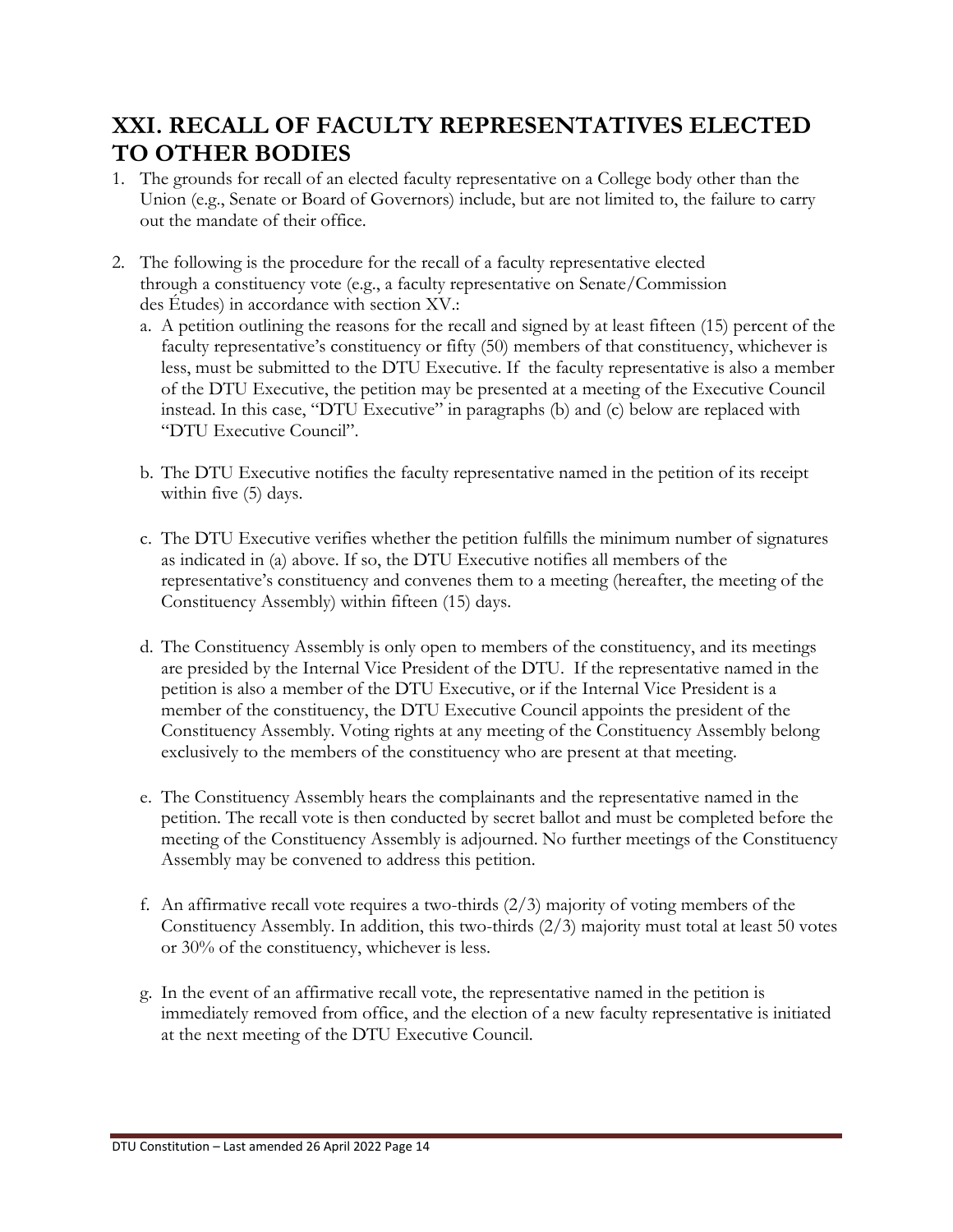- 3. The following is the procedure for the recall of a representative elected through a DTU-wide vote (e.g., a faculty representative on Board of Governors):
	- a. A petition outlining the reasons for the recall and signed by at least fifty (50) DTU members must be submitted to the DTU Executive. If the faculty representative is also a member of the DTU Executive, the petition may instead be presented at a meeting of the Executive Council. In this case, "DTU Executive" in bullets (b) and (c) below are replaced with "DTU Executive Council".
	- b. The DTU Executive notifies the faculty representative named in the petition of its receipt within five (5) days.
	- c. The DTU Executive verifies whether the petition fulfills the minimum number of signatures as indicated in (a) above. If so, the DTU Executive notifies all faculty members and convenes a General Assembly within fifteen (15) days. If the representative named in the petition is also a member of the DTU Executive, the DTU Executive Council appoints the president of this meeting of the General Assembly.
	- d. The General Assembly hears the complainants and the representative named in the petition. The recall vote is then conducted by secret ballot and must be completed before the meeting of the General Assembly is adjourned. No further meetings of the General Assembly may be convened to address this petition.
	- e. An affirmative recall vote requires a two-thirds (2/3) majority of voting members of the General Assembly. In addition, this two-thirds (2/3) majority must total at least fifty (50) votes.
	- f. In the event of an affirmative recall vote, the representative named in the petition is immediately removed from office, and the election of a new faculty representative is initiated at the next meeting of the DTU Executive Council.

#### **XXII. FISCAL YEAR**

The Union's fiscal year shall be from July 1 to June 30.

### **XXIII. WORK STOPPAGES**

- 1. Work stoppages of any kind or any duration must be decided by a simple majority in a secret ballot vote by referendum. This referendum will be started in a General Assembly and continued subsequent day.
- 2. A return to work shall be decided by a simple majority vote in a secret ballot held at a General Assembly called for that purpose.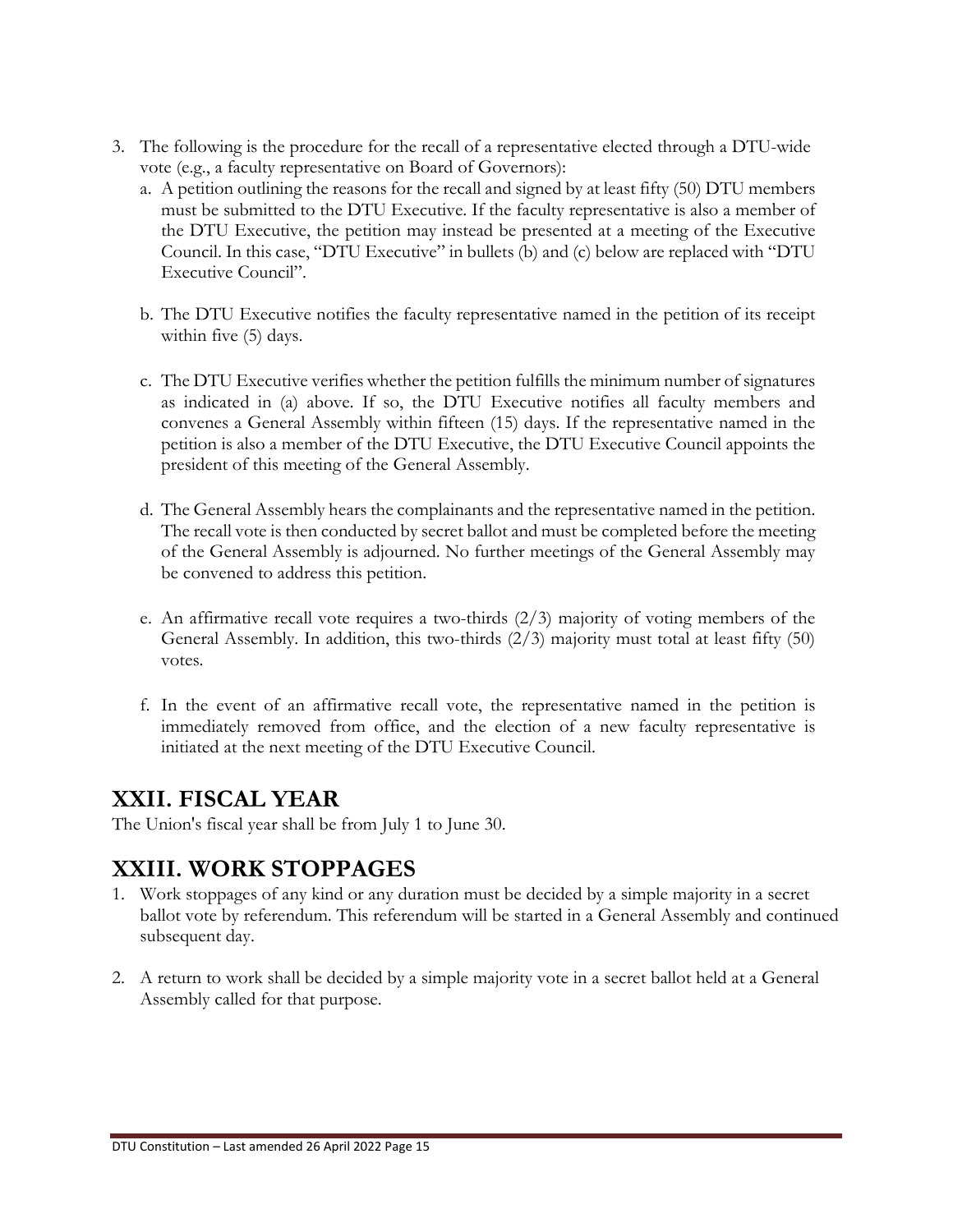## **XXIV. PROXY VOTES**

Votes on any union matter must be cast by the members themselves. Proxy votes are not admissible.

# **XXV. AFFILIATION**

- 1. The union is affiliated to the *Confédération des Syndicats Nationaux* (CSN), the *Fédération National des Enseignantes et Enseignants du Québec* (FNEEQ) and the *Conseil Central de Montréal Métropolitain* (CCMM).
- 2. The DTU shall abide by the constitution of the organizations mentioned above in the present article and act accordingly.
- 3. The DTU agrees to pay monthly per capita dues that have been set by these different organizations to which it is affiliated.
- 4. Any officer or delegate of the above-mentioned bodies shall have the right to attend any union meeting and participate in the deliberations, if invited, but shall not be entitled to make motions or vote.

## **XXVI. DISAFFILIATION AND DISSOLUTION**

- 1. A vote in favour of disaffiliation requires a simple majority of DTU members.
- 2. A vote in favour of dissolution requires a two thirds (2/3) majority of all DTU members.

### **XXVII. CONFIDENTIALITY**

- 1. The information contained in DTU files on individual teachers is confidential. Individuals or groups who wish to have access to statistical information (other than that contained in their own files) must obtain permission from the Executive Officers. However, law enforcement agencies may obtain information in an individual teacher's file only if authorized by a warrant.
- 2. A teacher may see the contents of his or her files provided reasonable time is given to the Executive Officers. If such a teacher finds inaccuracies in his or her files, the teacher may draw the Executive Officers' attention to the matter and make available to the DTU any official documents that may serve to update the information.
- 3. Minutes of DTU bodies and the financial records of the Union can be made available to members upon request.
- 4. The following have access to the teachers' files:
	- a. the Executive Officers;
	- b. those authorized by a member of the Executive Officers.